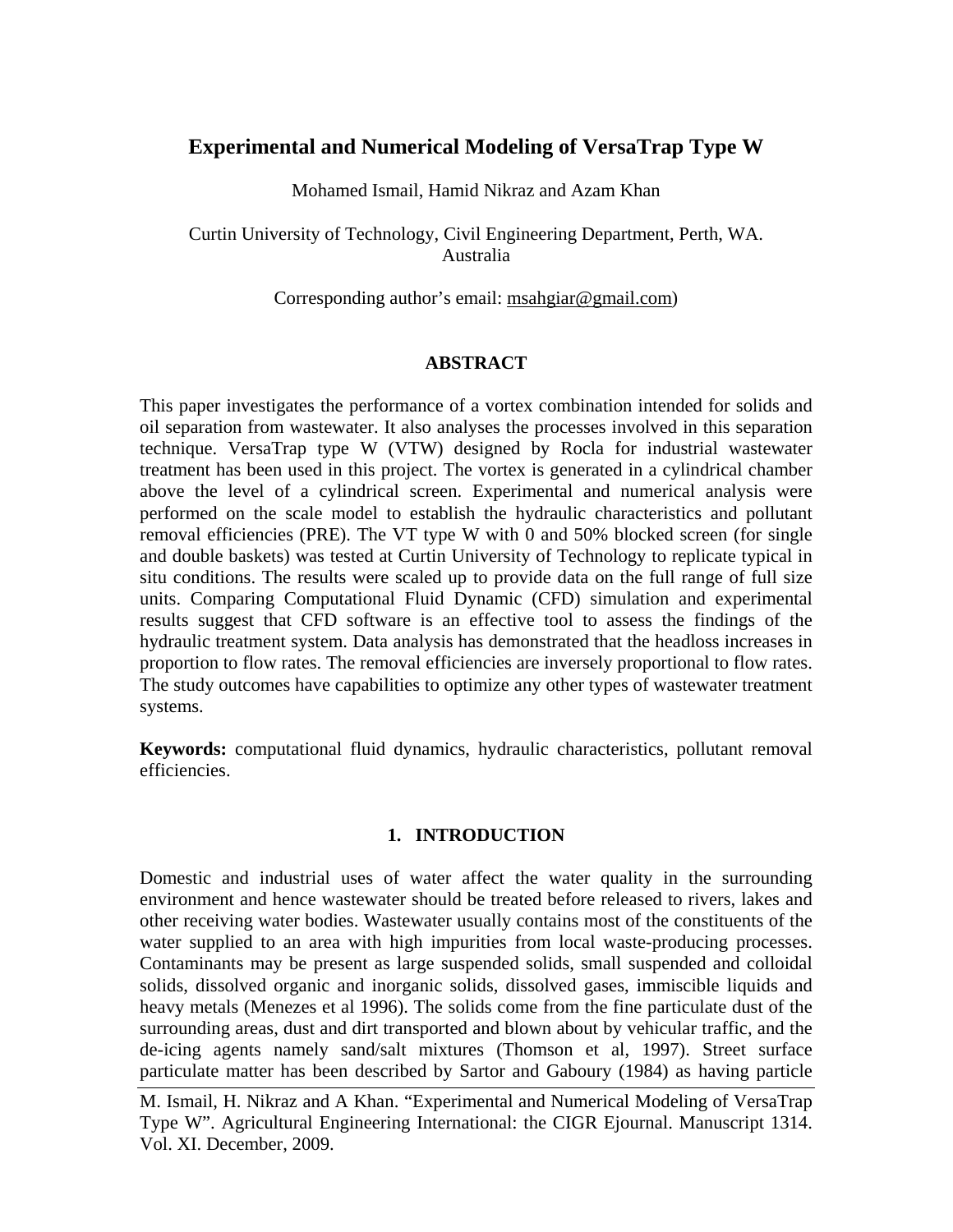sizes ranging from about 74 to 3000  $\mu$ m and less. Sansalone et al (1998) also performed particle studies in Cincinnati, Ohio and found solids ranging in size from smaller than 1 micron to greater than 10,000 micron. In many cases, wastewater treatment may be available for re-use within certain systems in industrial operations. There are three main groups of wastewater treatment processes:

- *Physical processes:* depend on the physical properties of the waste such as the particle size and the specific gravity. These include screening, sedimentation and filtration;
- *Chemical processes*: rely on the chemical properties of the waste or reagents. These include coagulation, flocculation/precipitation and ion exchange;
- *Biological processes*: involve biochemical reactions for the removal of impurities such as aerobic or anaerobic biochemical oxidation (Menezes et al, 1996).

In this project vortex technique was studied as physical separation process for removing pollutants from wastewater. The dynamic separator is known as a swirl concentrator, a hydrocyclone, or a vortex separator (Helliweila and Harper, 1993 & Pisano et al, 1990). Rocla VersaTrap type W is using vortex phenomenon to remove pollutants over a wide range of flow rates. Vortex separators remove pollutants by directing the flow tangentially into a cylindrical tank, creating a vortex. The vortex separator has no moving parts and is designed to operate under extremely high flow conditions. In some applications, no power is required for operation of the unit as the influent and underflows may be conveyed by gravity through the vortex separator depending on the available hydraulic head, pumping of the vortex influent flow or the underflow power may be required. Although the environmental problems associated with gross pollutants in urban waterways are recognized, there has been little research in Australia into gross pollutant characteristics and movement (Allison et al, 1997). There is also limited information available on the performance of structural devices to trap gross pollutants. Essentially gross pollutant traps, which can improve the water quality, combine the mechanisms of gross solid interception and retention**.** The pollutant removal efficiency of a gross pollutant trap (GPT) is one of the critical issues to be considered when selecting a GPT for a specific installation. GPTs when installed in a drainage system introduce additional head losses, which need to be taken into account in the design process. Therefore, pollutant removal efficiency and hydraulic characteristics were experimentally and numerically investigated.

# **2. TREATMENT MECHANISM**

The VersaTrap scale model type W (VTW) has been designed to remove suspended solids and floatables, sediments and oil from the wastewater to prevent re-entrainment. The unit has two cylindrical chambers (e.g. internal and external). The internal chamber is called the active or treatment chamber, which has two screens at the bottom. Water enters into chamber through tangential inlet and initiates the swirling motion that causes an apparent centrifugal force on the fluid and pollutants within the separator. The

M. Ismail, H. Nikraz and A Khan. "Experimental and Numerical Modeling of VersaTrap Type W". Agricultural Engineering International: the CIGR Ejournal. Manuscript 1314. Vol. XI. December, 2009.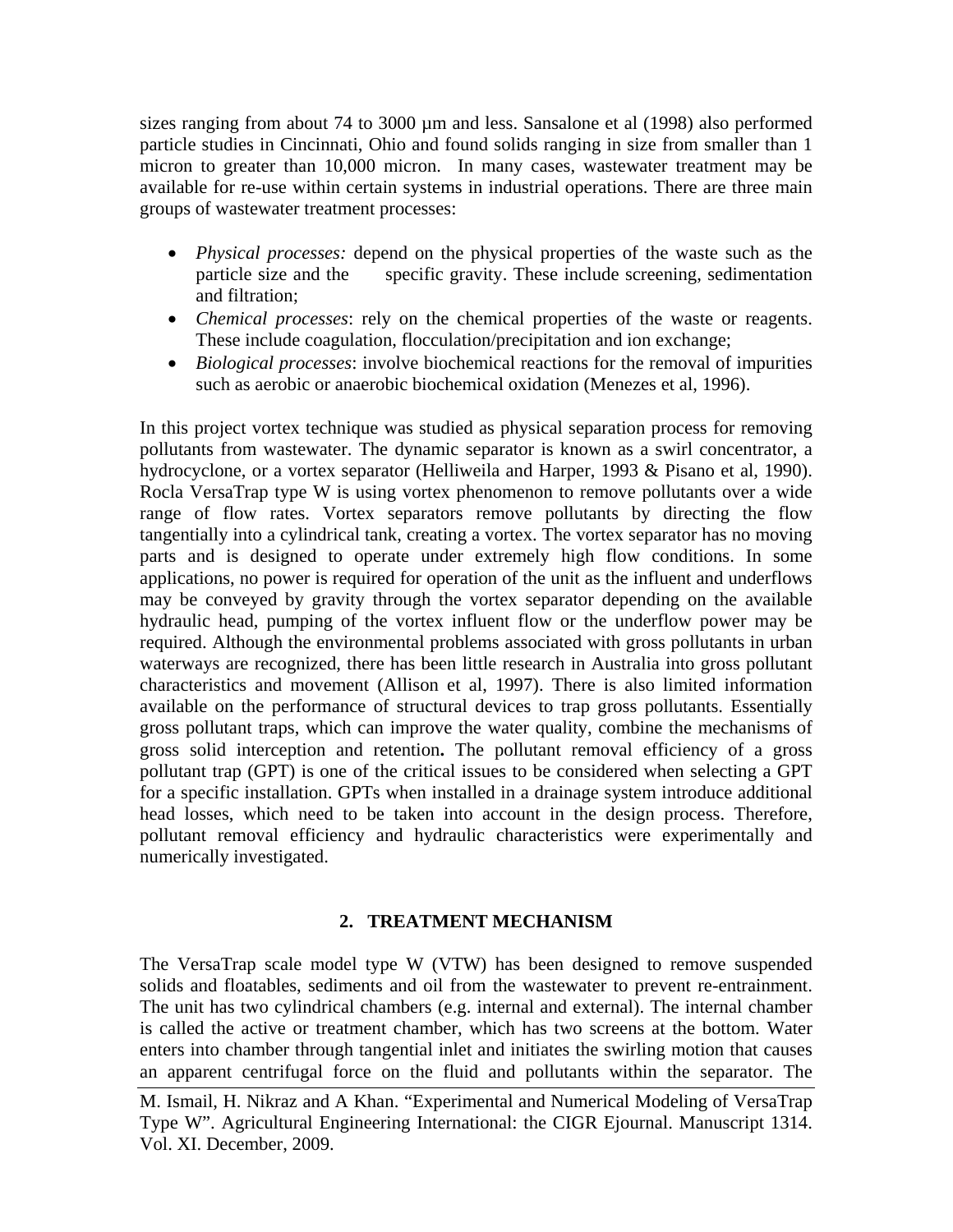majority of pollutants are captured at the basket/s and clean influent exits to the outlet/downstream through the external chamber. Ideally, the higher swirl rate, the higher the rate at which pollutants can be trapped. However, high flow rates result in increased turbulence, which disperses the pollutants and reduces the removal efficiency (Menezes et al 1996). Normally the size of a separator depends upon the size of the particles that need to be separated (Singh and Eckhoff, 1995). The most important part that should be considered of the vortex separator is the hydraulic conditions at the inlet because shearing of fluid in the inlet and in the pipe lead to in reduction in pollutant size (Menezes et al, 1996). Suspended solids and sediments are captured at the bottom of both baskets whilst floatables and oil contaminants are collected at the water surface in the active or both chamber/s. Emptying by vacuum eduction or removable basket/s removes accumulated sediments, suspended solids and floatable pollutants.

#### **3. EXPERIMENTAL SETUP**

The VTW model consists of two cylindrical chambers with diameters of 300 and 500 mm, two screen sizes of 3000 and 2500  $\mu$ m and in/outlet pipes with same diameters of 50 mm (Figure 1). The VTW model was fitted in the treatment system downstream of a reservoir tank. A centrifugal pump was used to pump water from the tank to the model through a pipe (Figure 2). The flow rate of the wastewater to the separator was adjusted using a valve immediately upstream to the pump. Pollutants are introduced through a tee junction upstream of the inlet. There were also manometers connected to the up and downstream of the unit to measure the head pressure and the head velocity.



Figure 1. VersaTrap type W

M. Ismail, H. Nikraz and A Khan. "Experimental and Numerical Modeling of VersaTrap Type W". Agricultural Engineering International: the CIGR Ejournal. Manuscript 1314. Vol. XI. December, 2009.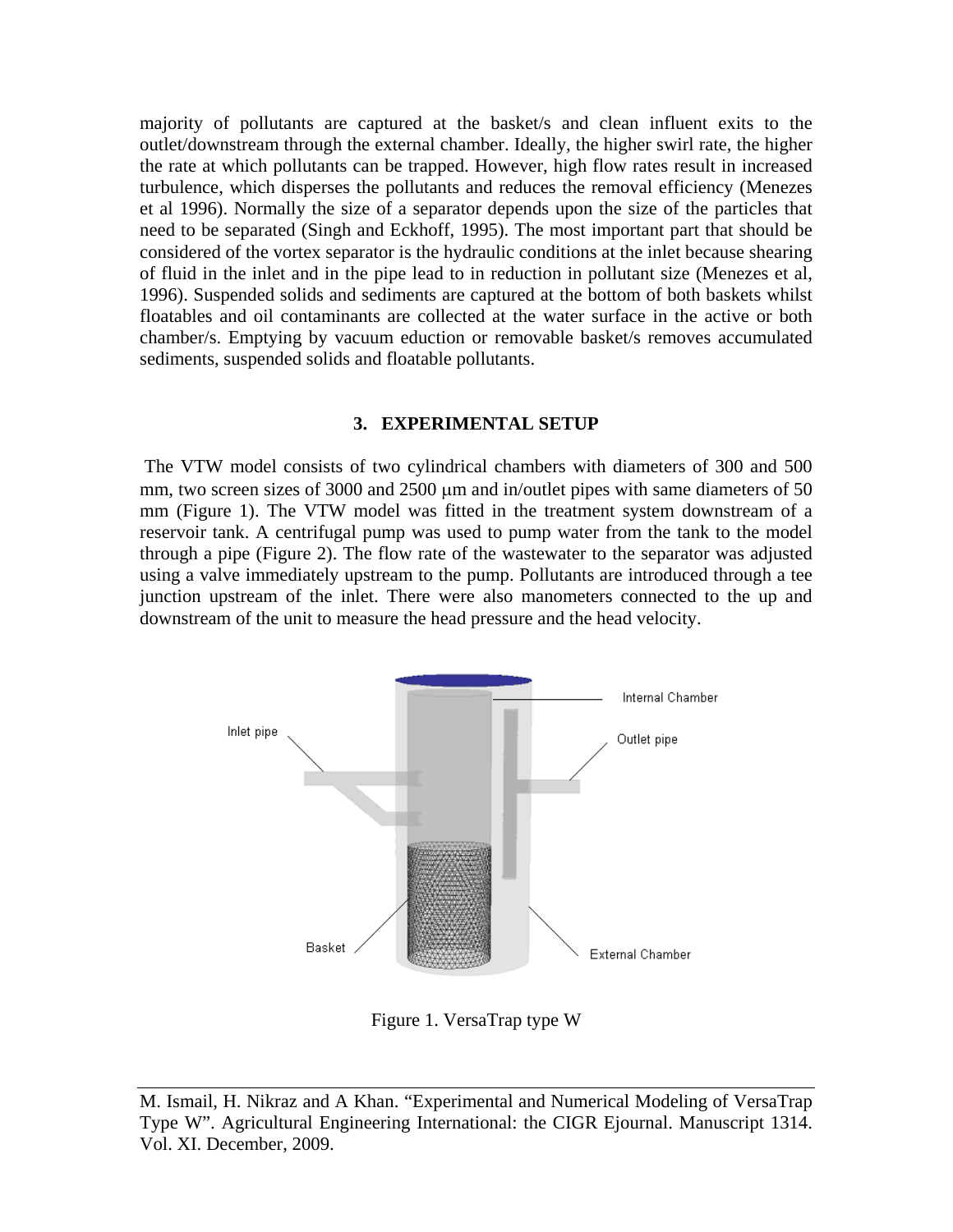

Figure 2. Schematic diagram of the experimental setup

#### **4. TEST PROCEDURE**

#### **4.1. Hydraulic Testing**

Hydraulic characteristics including velocity head and pressure head were determined for; Minimum Treatment Flow (MTF), Design Treatment Flow (DTF), Design Peak Flow (DPF) and Double Design Peak Flow (DDPF). The MTF  $(0.4 L s<sup>-1</sup>)$  is defined as the flow at which the vortex establishes in treatment chamber. DTF  $(0.6 \ L s^{-1})$  is 1.5 X MTF, considered to represent the mean flow rate. DPF  $(1.25 L s<sup>-1</sup>)$  is 2 X DTF, and allows for peak flows of approximately double the average flow. DDPF  $(2.5 L s<sup>-1</sup>)$  is considered to be the ultimate flow capacity of the device, being double the anticipated normal peak flow. This safety factor of 2 allows for potential exceptional events and/or blockages. The corresponding Headloss of the trap model was determined at the four different screen conditions namely; clean single screen, clean double screens, 50% blocked single screen and 50% blocked double screens. This interprets enough information of the trap in the actual field. The energy equation (1) is used to calculate the Headloss of the model in each screen condition (Ismail et al, 2006). Scale model of the VTW was subjected to a range of hydraulic and capture performance testing, the results of which were scaled up to full size to give data on the range of full size units.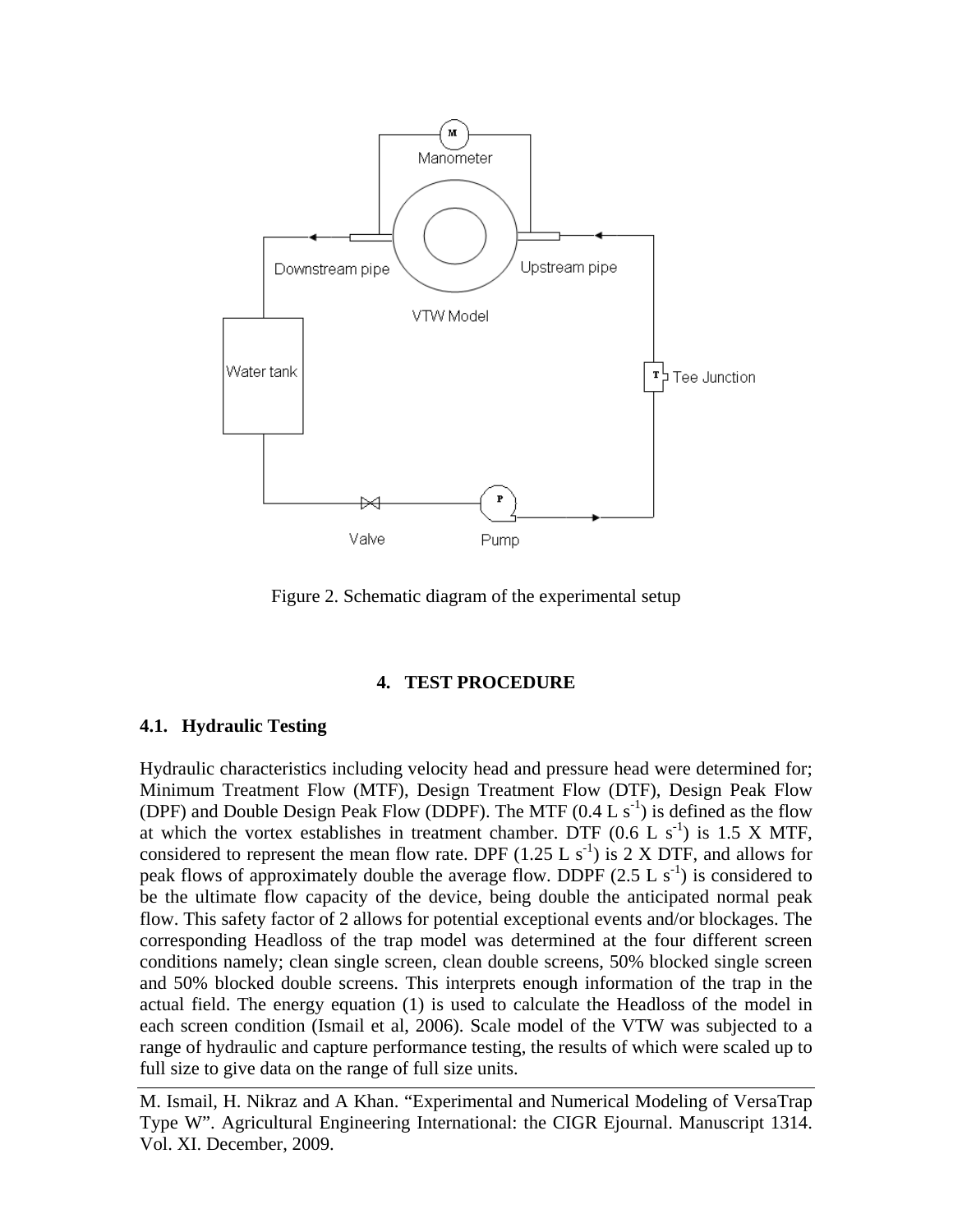$$
\frac{V_1^2}{2g} + \frac{p_1}{\rho g} + z_1 = \frac{V_2^2}{2g} + \frac{p_2}{\rho g} + z_2 + HL \tag{1}
$$

Where

 $V_1$  *is the velocity at the inlet pipe,*  $V_2$  *is the velocity at the outlet pipe,*  $P_1$  *is the pressure at the inlet pipe,*  $P_2$  *is the pressure at the outlet pipe,*  $Z_1$  *is the elevation level at the inlet pipe, Z<sub>2</sub> is the elevation level at the outlet pipe,*  $\rho$  *is the water density (998 kg m<sup>-3</sup>), g is the gravity (9.81 m s-2 ) and HL is the total headloss (energy loss).*

#### **4.2. Pollutant Removal Efficiency Testing**

Particle size distributions, suspended solids and oil were obtained for roadway drainage surfaces. These were used to simulate the predicted performance of the above model in the actual field conditions. Three different categories of pollutant samples were prepared and tested for VT type W. The pollutant categories such as suspended solids; sediments and oil were collected to represent the actual pollutant types that the wastewater carries. Each category was divided into three different samples with the same weight and quantities. Pollutant removal efficiency PRE for each test was determined with 50% double blocked baskets (Ismail et al, 2006).

The first three tests were carried out for the samples of suspended solids and floatables. The suspended solids and floatables that have been prepared were polystyrene balls, plastic straws, plastic paper, brushes, steel wool metal ball bearing and plastic beads. The amount of each represented sample was 105.7 grams.

The next three tests were sediment tests. Different sediment sizes were collected from all around Perth and dried up in the oven before tests. They were mixed together and separated into four samples (400 grams each) where three were used for testing purposes and one used to be tested in the laboratory for sieve analysis.

Finally, determining PRE in capturing oil was done as the last three tests of VTW model. Canola Oil, which has a density  $917 \text{ kg m}^3$ , was used for the tests. This is because it has density close to the density of fuel, which is around 950 kg  $m<sup>-3</sup>$  but it is bigger than typical density of gas/diesel oil of 835-850 kg  $m<sup>-3</sup>$  (Christian Michelsen Research AS, 2005). The amount of oil for each sample was around 2 liters. Each sample was introduced through tee junction in the inlet pipe. The PRE tests were done at Design Treatment Flow  $(0.6 L s^{-1})$ , Design Peak Flow  $(1.25 L s^{-1})$  and the Double Design Peak Flow  $(2.5 L s<sup>-1</sup>)$ . The PRE was determined by comparing the amount of pollutants being recovered from the treatment chamber to the pollutants introduced before the tests or by applying the following equation (2);

$$
Pollutants Removal Efficiency (%) = Load in - Load out
$$
 (2)  
Load in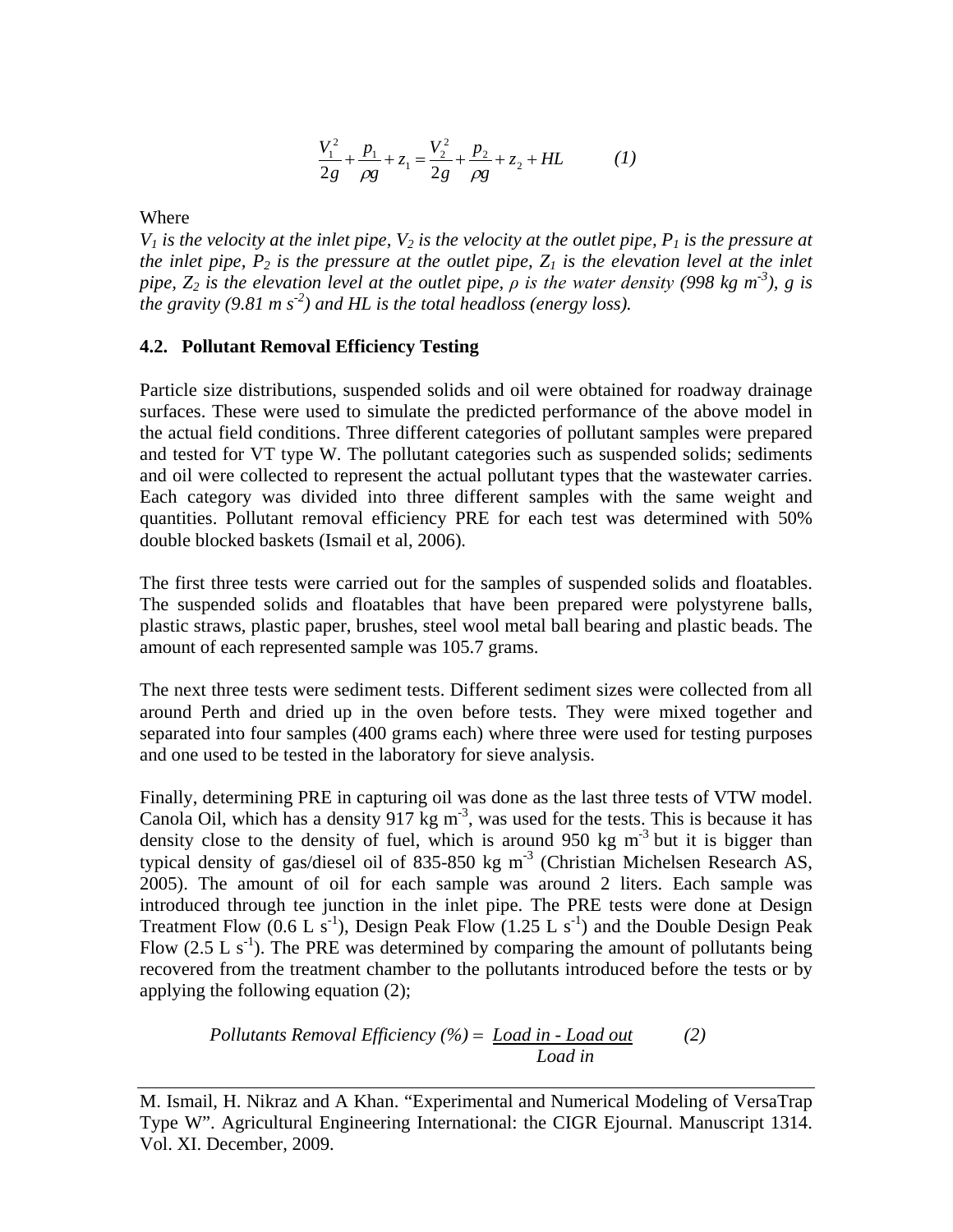#### **5. RESULTS AND DISCUSSION**

#### **5.1. Hydraulic Test Results**

Hydraulic capacities and Headloss were measured at all selected flow rates with every screen condition. By using energy equation (1), the Headloss of the model was calculated. The Headloss increased as the flow rates increase. As found in hydraulic tests (Figure 3). At 0 and 50% blocked screen conditions, the Head losses were identical in each flow rates at single and double basket/s. It was found that the Head losses were 60 mm @ DTF and 93 mm @ DPF. This has been determined at the four hydraulic tests (e.g. for single/double basket). In double basket with 0 and 50% blocked screen conditions, the Headloss increased rapidly from 93 mm @ DPF  $(1.25 \text{ L s}^{-1})$  up to the highest 250 mm @ DDPF  $(2.5 L s<sup>-1</sup>)$ . In single basket with both screen conditions, the Headloss at DDPF was found to be 240 mm. This means, at DDPF the Headloss is only changing in double baskets. Therefore, the Headloss increased with the increasing of flow rates and number of baskets. However, it was identical in both blocked screen conditions for each configuration (single & double basket).



Figure 3. The relationship between Headloss and flow rates at 0 and 50% blocked screen conditions

After the Head losses of VT type W model were calculated, it has been necessary to scale them up to know the values of Headloss for all selected prototypes. From table 1, 6-scale factors were chosen as a real prototype sizes that might be used in the actual field. For example, at VT 22/13, which is 4.5-scale factor, the Headloss was 270 mm at DTF (25.77

M. Ismail, H. Nikraz and A Khan. "Experimental and Numerical Modeling of VersaTrap Type W". Agricultural Engineering International: the CIGR Ejournal. Manuscript 1314. Vol. XI. December, 2009.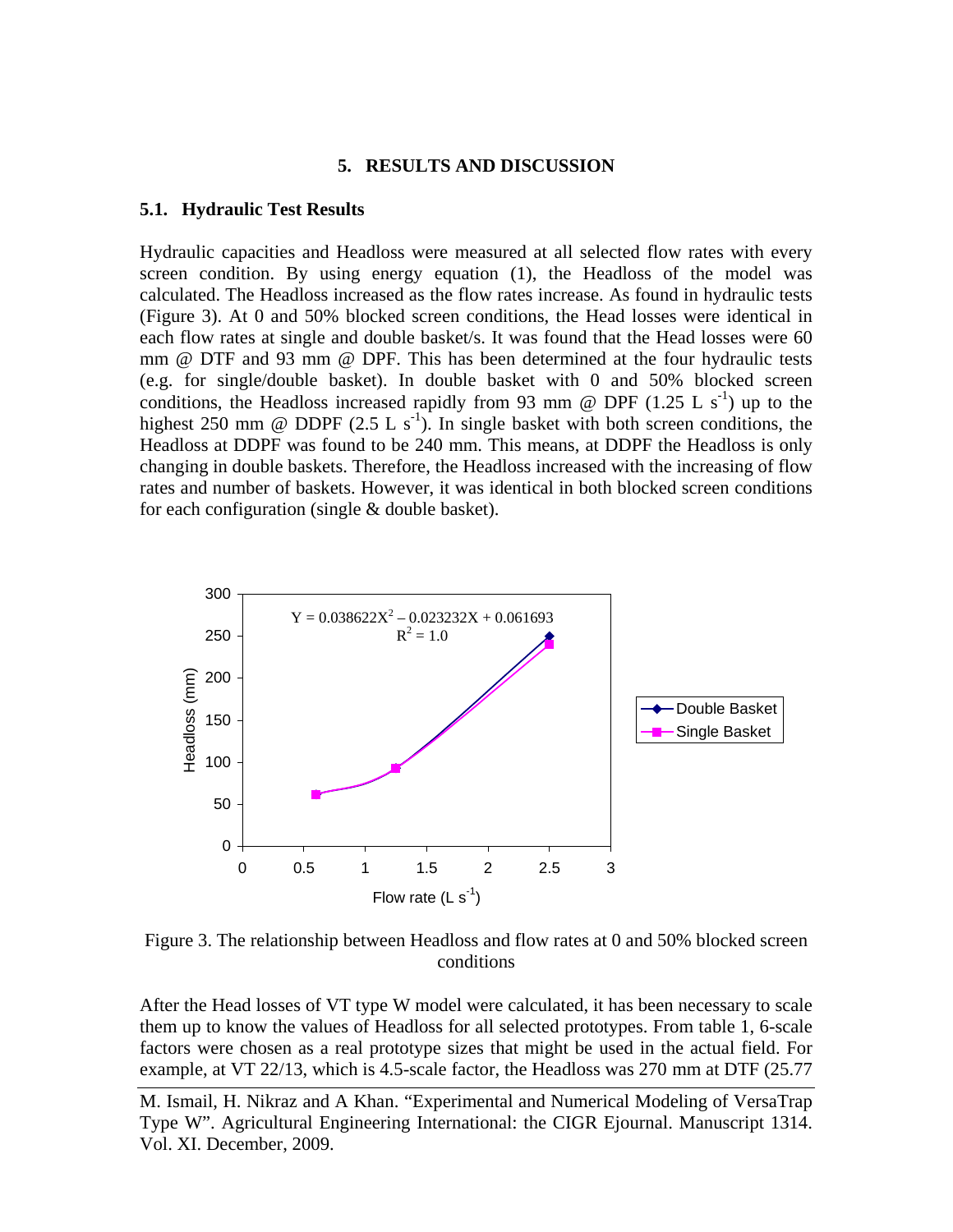L s<sup>-1</sup>) and it was 1125 mm at DDPF (107.39 L s<sup>-1</sup>). This may cause concern if this flow rate was experienced in the field, however for industrial areas it is very unlikely for flow rates above  $55 \text{ L s}^{-1}$  to occur as they have much smaller catchment areas and inflows. As a result, because the Headloss gradually increases as the scale up of the unit increased, it was advisable to choose an adequate size of a prototype before installing it. The smaller the particles, the smaller the separator that is required (Menezes et al, 1996).

|                        |       | <b>VT</b> | <b>VT</b> | <b>VT</b> | <b>VT</b> | <b>VT</b>      | <b>VT</b> |
|------------------------|-------|-----------|-----------|-----------|-----------|----------------|-----------|
|                        | Model | 10/06     | 12/07     | 15/09     | 18/10     | 21/12          | 22/13     |
| <b>Scale Factor</b>    |       | 2         | 2.5       | 3         | 3.5       | $\overline{4}$ | 4.5       |
| Min TF $(L s-1)$       | 0.4   | 2.26      | 3.95      | 6.24      | 9.17      | 12.80          | 17.18     |
| $DTF(L s-1)$           | 0.6   | 3.39      | 5.93      | 9.35      | 13.75     | 19.20          | 25.77     |
| DPF $(L s-1)$          | 1.25  | 6.79      | 11.86     | 18.71     | 27.50     | 38.40          | 51.55     |
| DDPF $(L s-1)$         | 2.5   | 14.14     | 24.70     | 38.97     | 57.29     | 80             | 107.39    |
| $HL \otimes DTF$ (mm)  | 60    | 120       | 150       | 180       | 210       | 240            | 270       |
| HL $@$ DPF $(mm)$      | 93    | 186       | 232.5     | 279       | 325.5     | 372            | 418.5     |
| $HL \otimes DDPF$ (mm) | 250   | 500       | 625       | 750       | 875       | 1000           | 1125      |
| Pipe Diameter (mm)     | 50    | 100       | 125       | 150       | 175       | 200            | 225       |

Table 1 Hydraulic Test Results for VTW at Double Basket 50% Blocked Screen Condition

# **5.2. Pollutant Removal Efficiency Results**

# **5.2.1. Suspended Solids/Floatables Removal Efficiencies**

The capture rate of VTW model in this test was found higher than other tests. It was also found that it decreased with the increasing of the flow rates of the discharge. Since the two screens used were 3000 and 2500 µm, most pollutants were not capable of passing through the perforations in the screens. The highest mass capture rate of the model 99.9% was determined at DTF. The lowest overall mass capture rate 98.39% was achieved at DDPF  $(2.5 L s<sup>-1</sup>)$ . The materials accumulated in the two baskets.

# **5.2.2. Sediment Removal Efficiencies**

Sediment tests were done similarly as method of suspended solids and floatables tests. The capture rate decreased with decreasing particle size for all sands tested. Also, it was found that it decreased with the increasing flow rate of the discharge. The highest mass capture rate of the model was 93.768% for the first test particles flowing at DTF  $(0.6 L s)$ <sup>1</sup>). The overall mass capture rates of the last two tests were 88.533% and 89.667% for DPF (1.25) and DDPF  $(2.5 L s<sup>-1</sup>)$ , respectively. The material accumulated between the screens and the treatment chamber wall and inside both screens.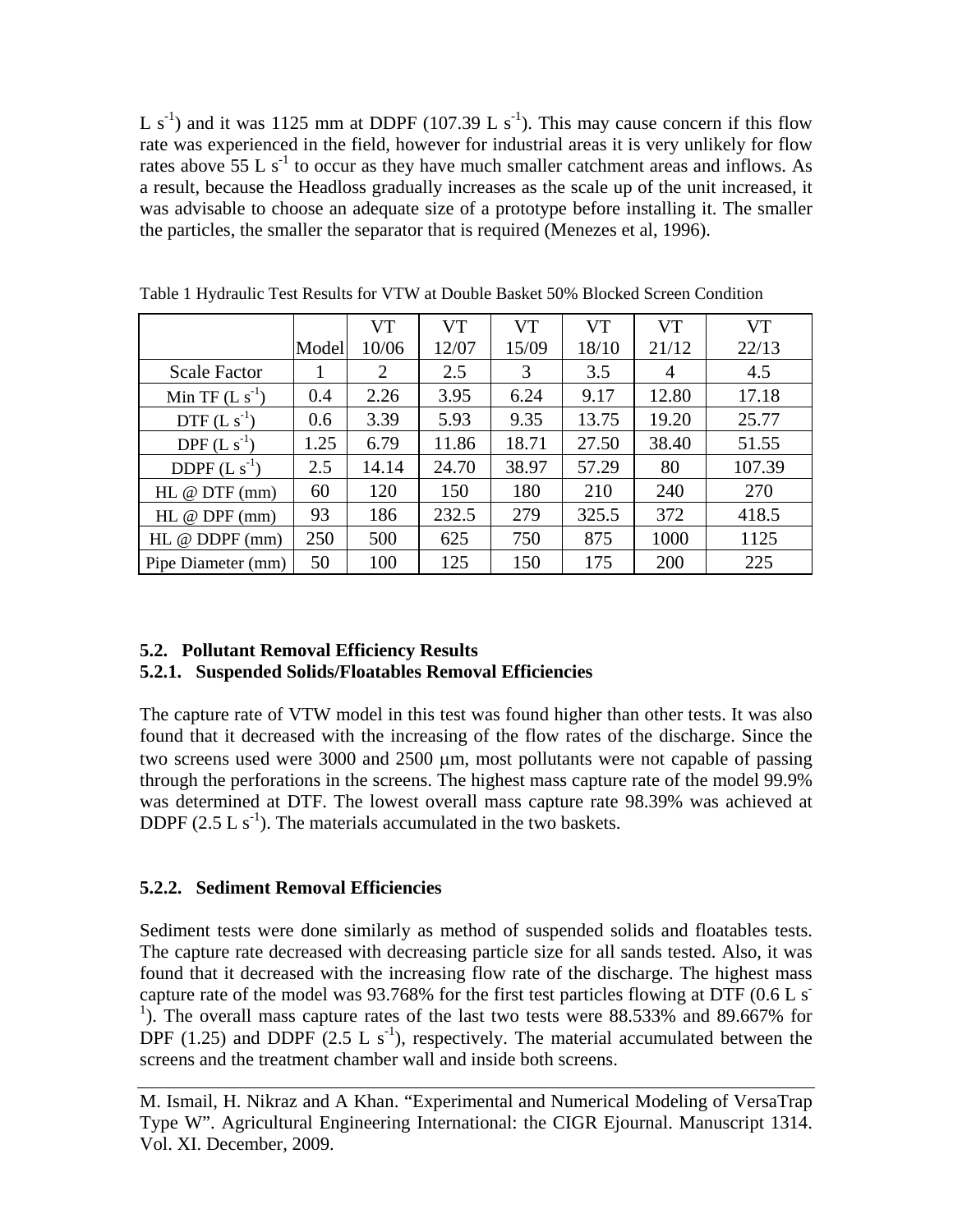# **5.2.3. Oil Removal Efficiencies**

The oil removal efficiency of VTW model is a function of influent flow rates of the system. As the flow rates increase, the trapping removal efficiency decreases. The oil that was used for this experiment was Canola Oil with a density of 917 kg  $m<sup>-3</sup>$ , similar to the density of fuel oil of around 820-950 kg m<sup>-3</sup> (Walker, 1998). The capture rate of the model was 88.55% at DTF  $(0.6 L s<sup>-1</sup>)$  and the other overall oil amount capture rate was 81.12% and 70.19% for DPF  $(1.25 \text{ L s}^{-1})$  and DDPF  $(2.5 \text{ L s}^{-1})$  respectively. In the first two tests, the oil was collected from the treatment chamber, however; it was collected from both chambers for the last test.

# **5.3. Computational Fluid Dynamics Simulation Studies**

Since last decades, Computational Fluid Dynamics (CFD) fluid flow simulation software increasingly applied to study drainage systems and processes (Faram and Andoh, 1999 & 2000; Faram and Harwood, 2000 & 2002; Harwood, 1998 & 1999 & 2002; Okamoto et al 2002). The program solves fluid flow equations including the continuity and momentum equations, which when applied within a control volume based finite difference framework, enable to predict the characteristics of the flow within complex fluid dynamic systems. Flow velocity and direction throughout the analytical domain can be predicted. It can also trace the path of particles of different sizes as they flow through the system. One major advantage of CFD is that a model can be created and evaluated within a week and at less than 20% of the cost of physical prototyping (Andoh, 2006). In addition, CFD provides far more information about the reasons behind the performance of a design concept. Many studies have been focused on the prediction of particle behaviour in the field of sewer and drainage systems that designed to facilitate their removal, for instance, (Faram and Harwood, 2002 & 2003; Stovin et al 2001).

# **5.3.1. The Assessment Methodology of CFD**

Throughout the study, the Fluent CFD software, (version 6.2.16) was used in conjunction with the associated Gambit software, (version 2.3.16). The model was simulated at inlet flow rates of 1.25 L  $s^{-1}$ , corresponding to the design peak flow of VTW. Three dimensional model was structured using tetrahedral meshes comprising of 212000 computational cells. Using an unstructured grid helps not only to eliminate the occurrence of singularities but provides full geometrical flexibility (Doby et al, 2005).

Inlet flow rate was defined by uniform velocities across the inlet plane of the system. System outlets were defined with a pressure outlet corresponding to atmospheric pressure, representing a free discharge. The fluid free surfaces in each chamber were approximated by fixed friction wall boundaries, the locations of which were derived

M. Ismail, H. Nikraz and A Khan. "Experimental and Numerical Modeling of VersaTrap Type W". Agricultural Engineering International: the CIGR Ejournal. Manuscript 1314. Vol. XI. December, 2009.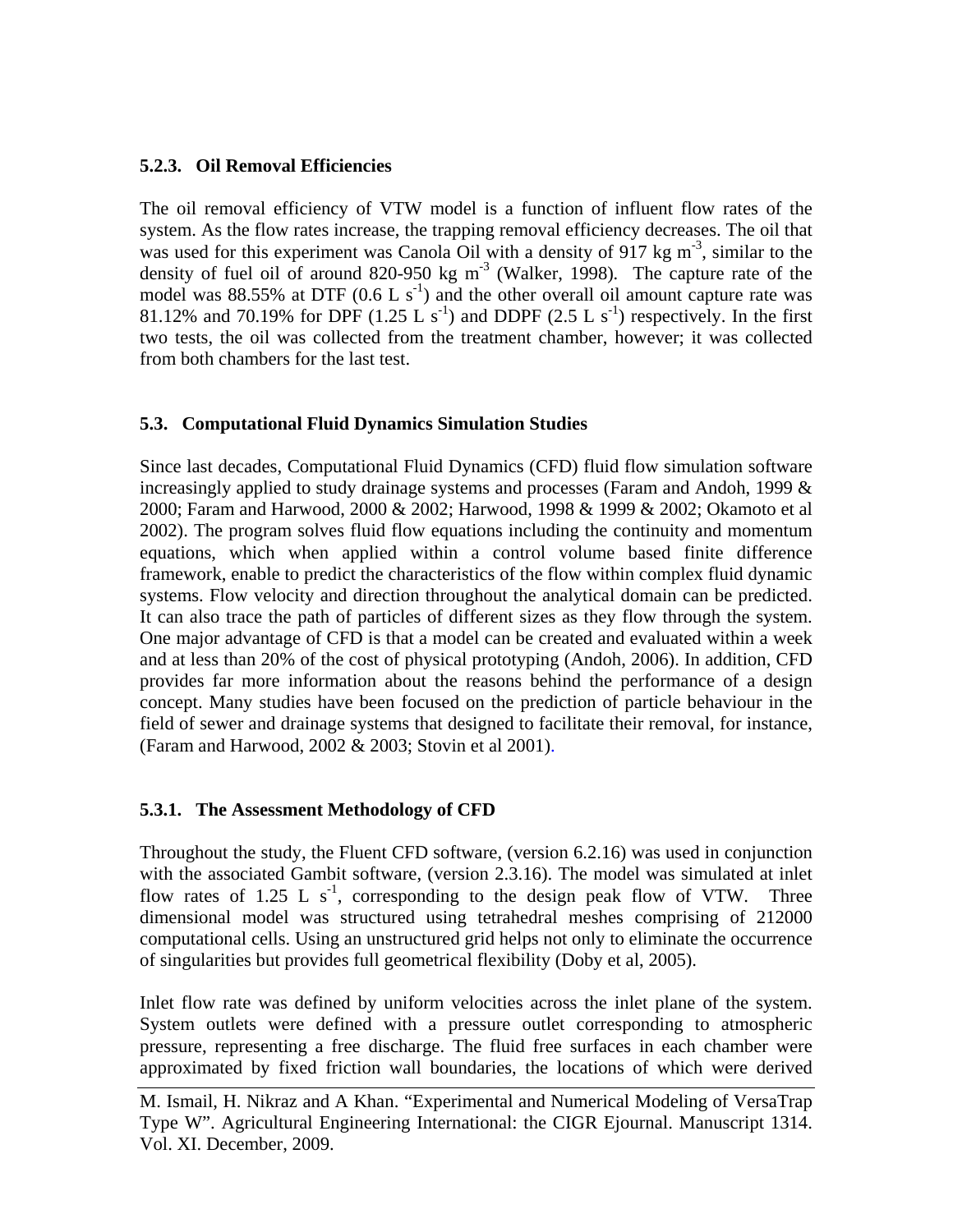experimentally. Unsteady flow field predictions were obtained and solutions were converged. By using data of the static pressure, velocity head of the inlet and outlet, the headloss was calculated (equation 1). Also, by comparing the volume fraction of sand remained at time (t) to the volume that was introduced, the efficiency is obtained (equation 3).

#### *Efficiency (%) at time (t)* =  $100 \times$  *Volume fraction remaining in the system at (t) Volume fraction injected (3)*

Where time (t) can be measured from entry of particles into the model to the time after which is completed.

To replicate the experimental method, two models were used namely Volume of Fluid (VOF) and Mixture model. VOF model was used to determine the hydraulic characteristics of the model and Mixture model was used to obtain the efficiency of the model at three different flow rates. The sand that has been injected into the flow domain was granular with a density of  $2500 \text{ kg m}^3$ . The particle sizes that have been injected were ranged from 50 to 600 micrometer. The study has suggested that 2000 g of each particle size is sufficient to produce satisfactory valid efficiency predictions for a given set of particle characteristics. A validation study performed yielded good comparisons between experimental data and predictions for headloss and particle removal efficiency.

# **5.3.2. Flowfield Predictions**

Figures 4 and 5 show vertical mid-sectional plane velocity vector and fluid pathline predictions for the system at an inlet design peak flow of  $1.25$  L s<sup>-1</sup>. The velocity vectors are scaled by their colour, with light yellow denoting higher velocities, and with deep blue denoting lowest velocities, passing through green, and finally to orange/brown with this denoting peak velocities. These velocities do not contain components to represent flows passing perpendicular to the plane. The fluid pathlines equivalent to neutrally buoyant experimental dye tracers, originate from the inlet and sediment storage region of the system.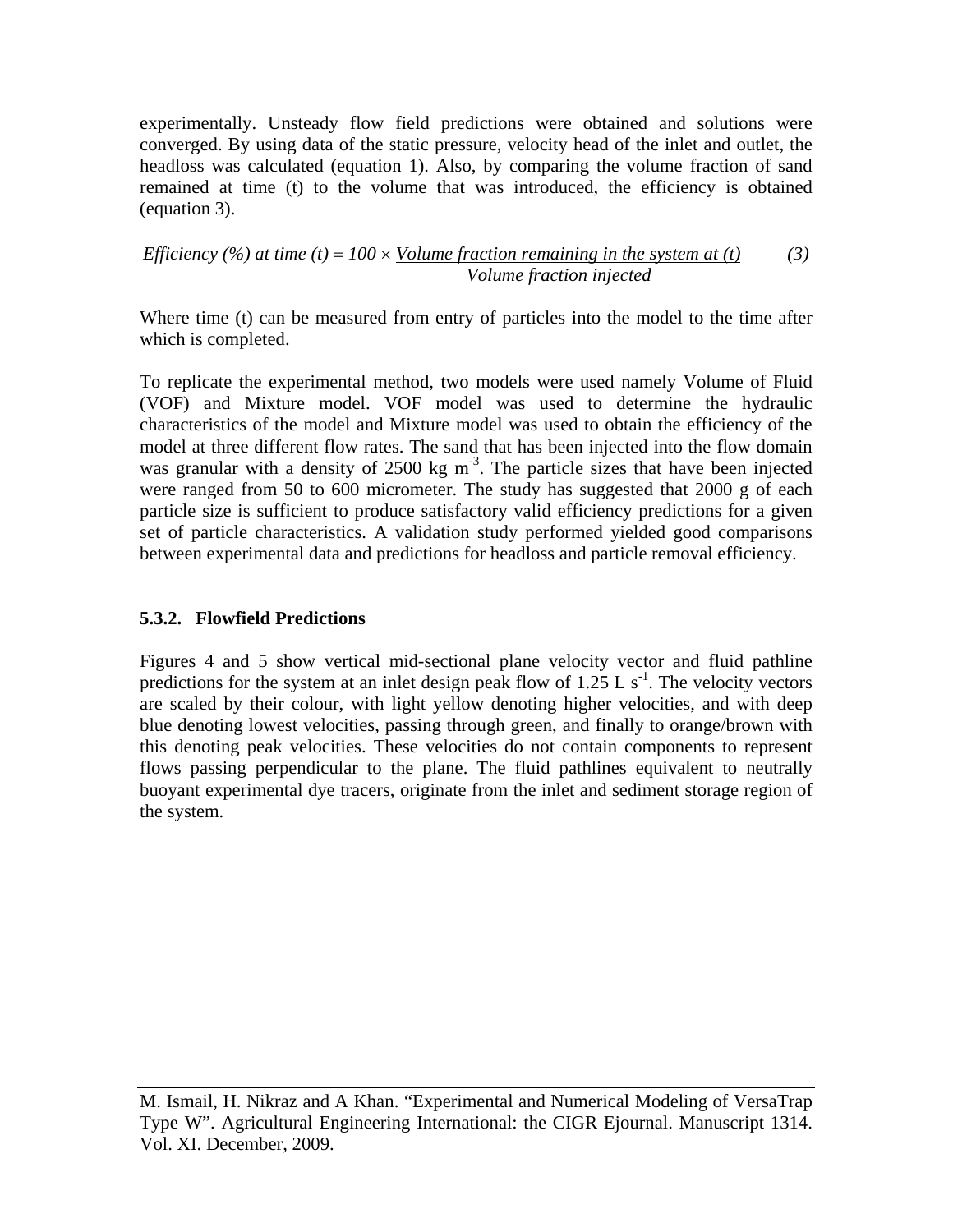

Figure 4 (a). Vertical plane velocity predictions at an inlet flow rates  $1.25$  L s<sup>-1</sup>

Figure 4 (b). Tangential-radial velocity predictions at an inlet flow rates  $1.25$  L s<sup>-1</sup>



Figure 5. Fluid pathline predictions at an inlet flow rate of 1.25 L  $s^{-1}$ 

The flowfields predicted for VTW (Figures  $4 \& 5$ ) exhibit swirling behaviour as dictated by the tangential orientation of the inlet pipe. At design peak flow, fluid pathline predictions suggest that flow initially entering directly to the internal chamber and spiral down towards to the bottom then to the downstream pipe. Additionally, there is no evidence of flow short-circuiting for this system, due to the fact that there is no direct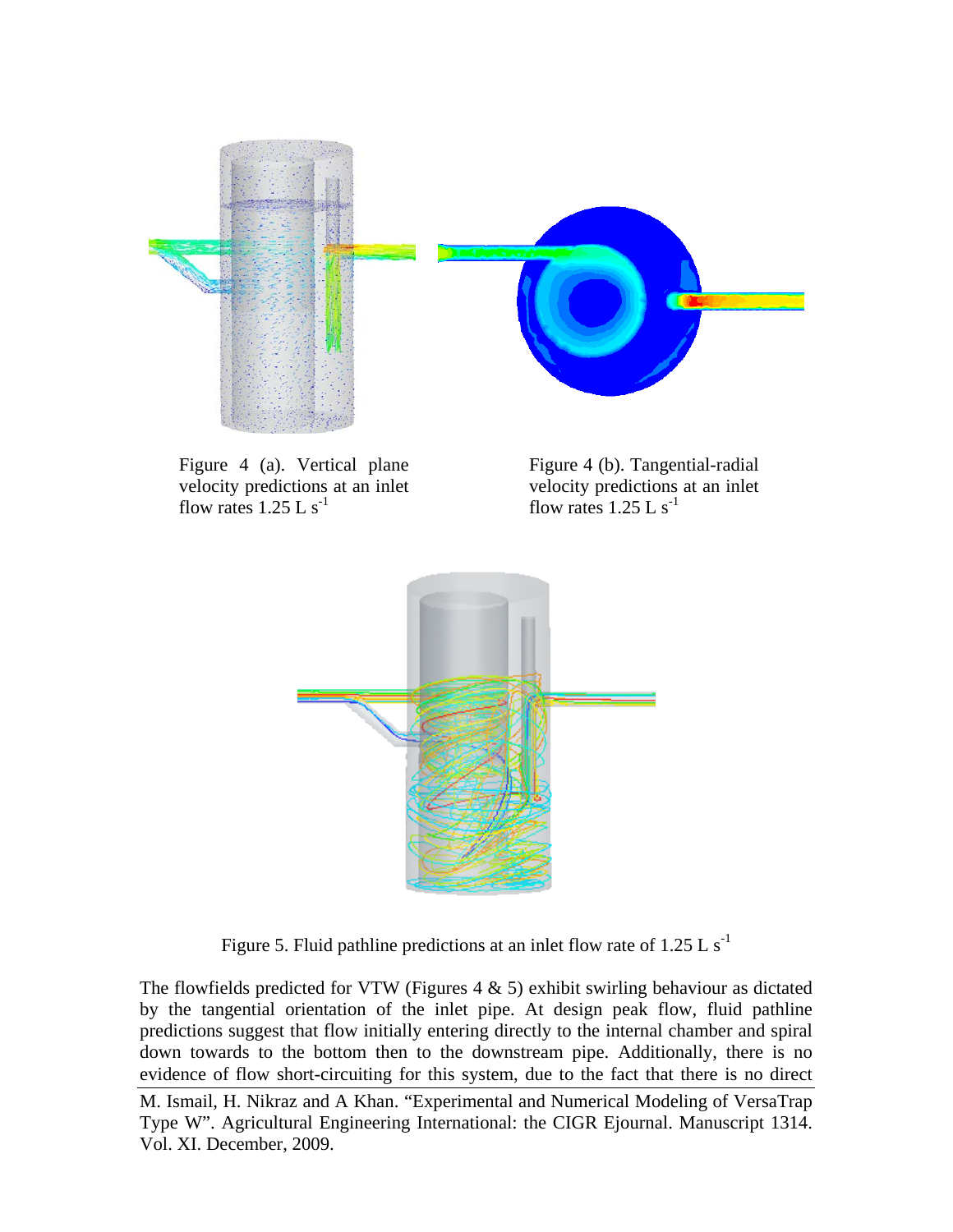path from the unit inlet to the outlet. Indeed, such characteristics are likely to be conducive to positive performance attributes.

# **5.4. CFD Results 5.4.1. CFD Hydraulic Results**

Three tests were performed to accomplish the headloss at the selected flow rates with 0% blocked screen condition. CFD resulted very similar outputs as of the experimental results; as the increase of the flow rate leads to the increase of the headloss. The headloss as found were 270.95 mm for DDPF, 131.766 mm for DPF and 64.8 mm for DTF L  $s^{-1}$ . CFD results suggests similarity to the experimental results with error percentages of 7.4% for DTF, 11.4% for DDPF, and 29.4% for DPF. These minor error percentages resulted from the fluctuations in the manometer. Figure 6 shows very good correspondence between the CFD predictions and the experimental data.



Figure 6. Experimental validation of headloss and flow rate at 0% conditions

#### **5.4.2. CFD Efficiency Results**

Mixture model was used to get the efficiency of VTW. Three tests were performed for the three different selected flow rates. The total trapped efficiency was found to decrease as the flow rate increase (see Figure 7). For example, comparing to sand tests, the highest trapped efficiency was found 99.99% at the DTF  $(0.6 \text{ L s}^{-1})$  corresponding to the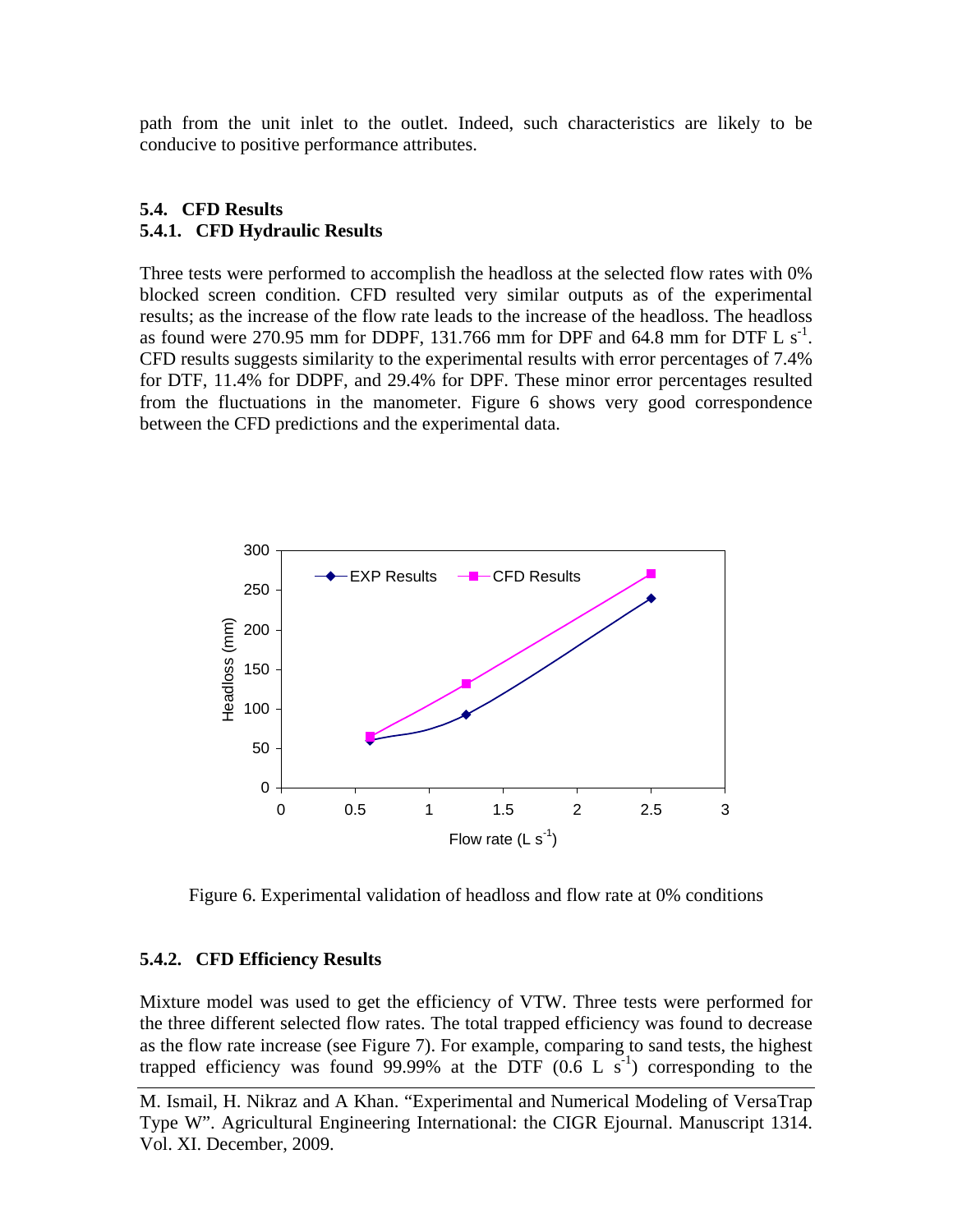experimental result of 93.768%. This was well above the 80% level required to achieve certification (Andoh, 2006). Similarly, the captured rate increased with the increase of particle sizes at each flow rate (e.g. it was almost 100% for 425 and 600 micrometers at all flow rates). These close results of experimental and CFD methods, increased the confidence to use CFD as an alternate technique to that of experimental work (Figure 8).



Figure 7. Particle removal efficiency predictions for different inlet flow rates



Figure 8. Experimental validation of particle removal efficiency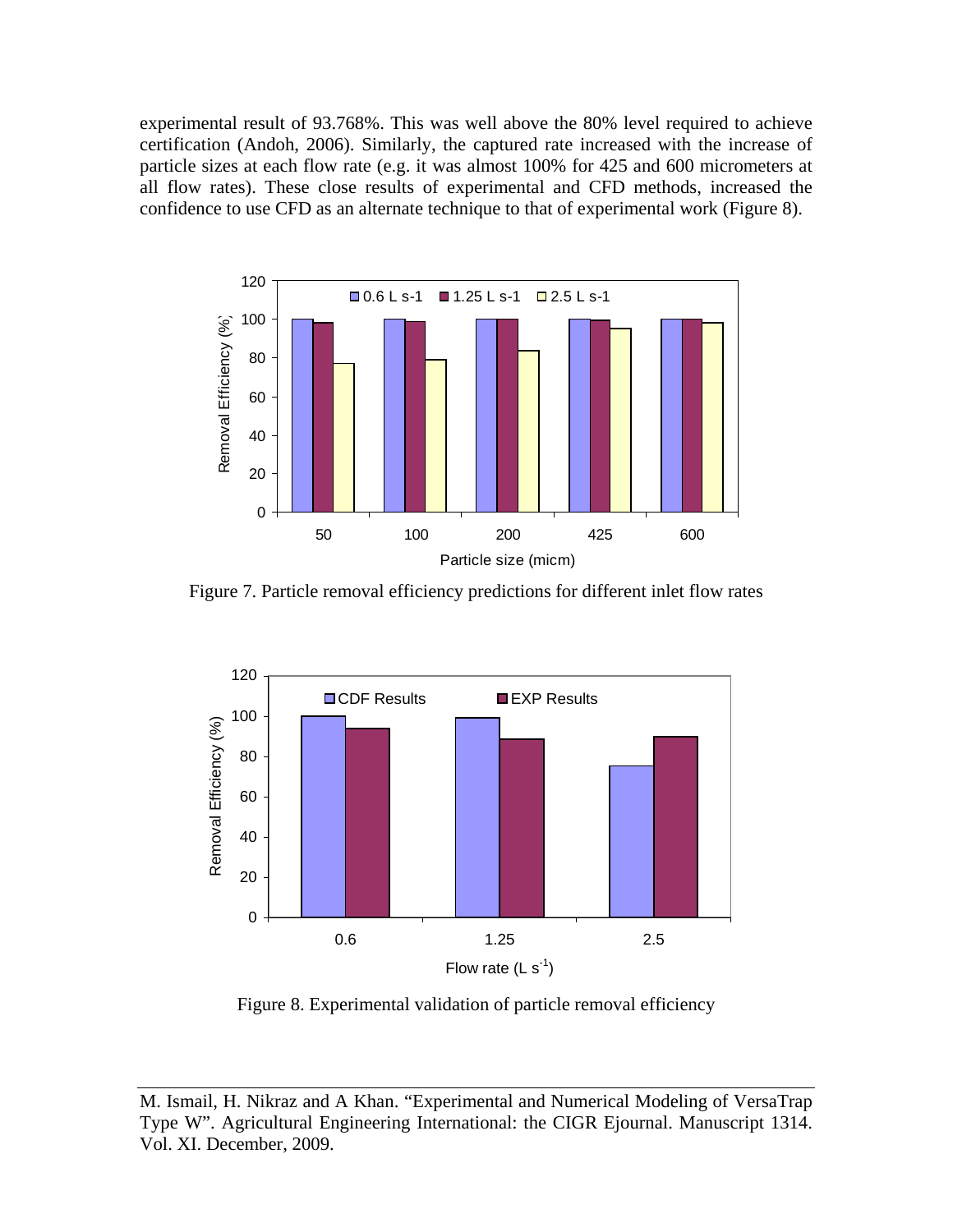#### **6. CONCLUSION**

The paper was focused on the performance of Rocla's VersaTrap gross pollutant trap type W by means of their hydraulic performance and pollutant removal efficiency (PRE). Experimental and numerical study was conducted to determine the performance of VTW. Hydraulic tests found that the head losses increase as the flow rates increase in each configuration. PRE of pollutants were inversely proportional with the increase of flow rates.

The study demonstrated that CFD simulation could be used to assess the relative impact of design change on a hydrodynamic separator, yielding direct savings in fabrication costs. Comparisons between headloss and efficiency curves produced by experimental model and CFD simulation, suggest that CFD is an effective tool for predicting the outputs of the hydraulic treatment systems.

#### **Acknowledgement**

This work is acknowledged to the services and funds provided by Curtin Engineering Faculty and Rocla Concrete Pipes PTY Limited to carry out this project.

# **7. REFRENCES**

- Allison R.A., Chiew F.H.S, McMahon T.A. "Stormwater Gross Pollutants". Industrial Report –November, 1997.
- Andoh, R. "CFD Saves \$50,000 in Design of Stormwater Separator". Hydro International, Portland, Maine, USA. Fluent News Summer 2006
- Christian Michelsen Research AS. "Multiphase flow test facility, Annual calibration of reference instrumentation". 2005..
- Doby, M. J., Kraipech, W., and Nowakowski, A. F. "Numerical prediction of outlet velocity patterns in solid–liquid separators*".* Chemical Engineering Journal 111, pp173–180, 2005.
- Faram, M. G., and Andoh, R. Y. G. "Evaluation and Optimisation of a Novel Self- Cleansing Combined Sewer Overflow Screening System using Computational Fluid Dynamics", 8ICUSD, Sydney, Australia, August-September, 1999.
- Faram, M. G. & Andoh, R. Y. G. "Application of Simulation and Predictive Techniques for the Evaluation of Hydrodynamic Separators", Wastewater

M. Ismail, H. Nikraz and A Khan. "Experimental and Numerical Modeling of VersaTrap Type W". Agricultural Engineering International: the CIGR Ejournal. Manuscript 1314. Vol. XI. December, 2009.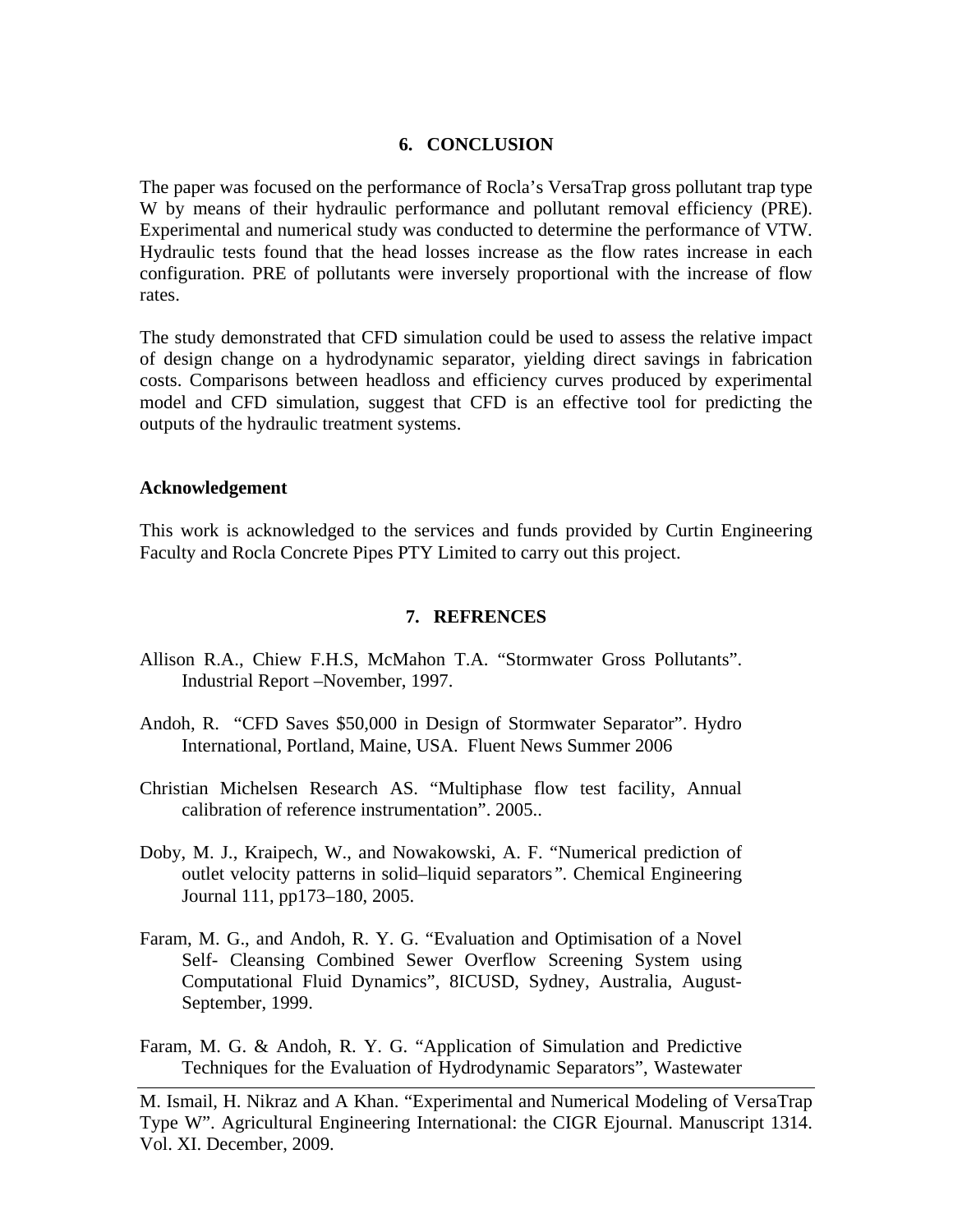Treatment: Standards and Technologies to Meet the Challenges of the 21st Century, CIWEM/AETT Millennium Conf., Leeds, UK, 4-6 April, 2000.

- Faram, M. G. & Harwood, R. "CFD for the Water Industry; The Role of CFD as a Tool for the Development of Wastewater Treatment Systems", Fluent Users' Seminar, Sheffield, UK, 21-22 September, 2000.
- Faram, M. G. & Harwood, R. "A Method for the Numerical Assessment of Sediment Interceptors", 3rd International Conference on Sewer Processes & Networks, Paris, France, 15-17 April, 2002.
- Faram, M. G. & Harwood, R. "Assessment of the Effectiveness of Stormwater Treatment Chambers using Computational Fluid Dynamics". 9th International Conference on Urban Drainage, Portland, Oregon, USA, 9- 13 September, 2002.
- Faram, M. G. Harwood, R. "Investigation Into The Sediment Removal and Retention Capabilities of Stormwater Treatment Chambers". StormCon Conference, San Antonio, Texas, USA. July 28-31, 2003.
- Harwood, R. "Modelling Combined Sewer Overflow Chambers Using Computational Fluid Dynamics", PhD Thesis, The University of Sheffield, 1998.
- Harwood, R. "The Influence of CSO Chamber Size on Particle Retention Efficiency Predictions", 8ICUSD, Sydney, Australia, August-September, 1999.
- Harwood, R. "CSO Modelling Strategies Using Computational Fluid Dynamics", 9ICUD conference, Portland, Oregon, USA, 2002.
- Helliweila, P. and Harper, I. Proc. 6th Int. Conf. "Urban Storm Drainage", Niagara Falls, Ont., Canada., pp. 1683-1688, Sep. 13-17, 1993.
- Ismail, M. Nikraz, H. Khan, A. and Hepburn, W. "The laboratory test performance of two gross pollutant traps". International Conference on Environment 2006 (ICENV 2006). Penang, Malaysia.13-15 November, 2006.
- Menezes, F.M. Areal, R. Luketina, D. "Removal of particles using coagulation and flocculation in a dynamic separator" Powder Technology 88, 27-31, 1996.